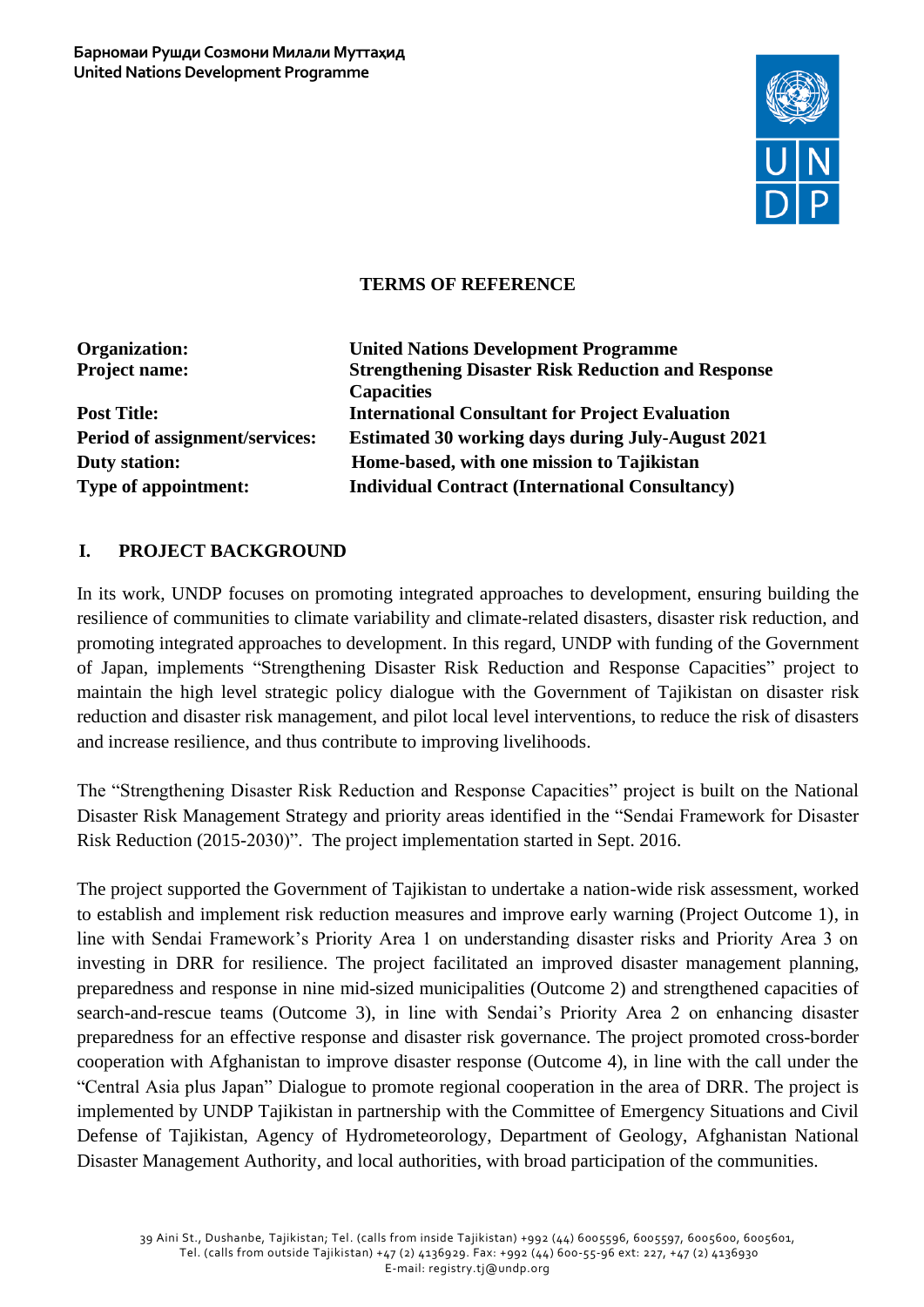Due to COVID-19 impact on the pace of project implementation, operational challenges and delays caused by specific focus of government counterpart organizations on solely procurement of equipment and machinery, the project has been extended for one year, and will close in August 2021.

UNDP's work on this project throughout 2016-2021 demonstrated the importance and effectiveness of integrated approaches in disaster risk reduction. The evaluation of the project is expected to capture the project results, successes and lessons learnt, and to feed into the formulation of the next programme cycle for UNDP Country Office in Tajikistan, in order to ensure that the sustained engagement over time (10-20 years) serves as a pre-requisite for institutionalization of these results, leading to direct economic, social and environmental gains.

# **II. PURPOSE**

UNDP is seeking for an International Consultant, who, under an overall supervision of UNDP DRM Programme Manager and the Team Leader on Climate Change, DRR, Energy and Environment and in close consultation with the national stakeholders and other relevant counterparts, will assess the overall project impact, as well as the project progress towards achievement of its development goal and associated outputs, as well as quality of project implementation.

## **Main objectives of the Final Project Evaluation include:**

- To determine the extent to which the project design has been in line with GoT and UNDP policy/programmatic priorities, and how it contributed to uplifting policies in this sector;
- To assess to which extent the project successfully achieved impact through reaching its anticipated outcomes and outputs, as stipulated in the Project Document and Project Results Framework.
- Identify factors that have contributed to achieving project results, or, in contrary, impeded the project progress.
- Analyze the effectiveness of the partnerships established/maintained with the Government, UN Agencies, donors, local communities and other relevant stakeholders.
- Identify lessons learnt in the course of project implementation, and provide recommendations as necessary.

In particular, the project evaluation should respond to following key evaluation criteria:

### *Relevance*

- Assess to what extent the project was in line with national disaster risk reduction and response preparedness priorities, UNDAF, UNDP CPD and SDGs.
- Assess to what extent the project's overall interventions addressed the needs of the beneficiary government agencies and local communities.
- Assess the relevance and impact of technical assistance provided within the framework of the project.

## *Effectiveness*

- Review and analyze the achievement of projects' results against set targets. Were the projects objectives and outputs clear and feasible?
- Assess the performance of the Project with particular reference to qualitative and quantitative achievements of outputs and targets as defined in the Project documents and work-plans and with reference to the Project baseline.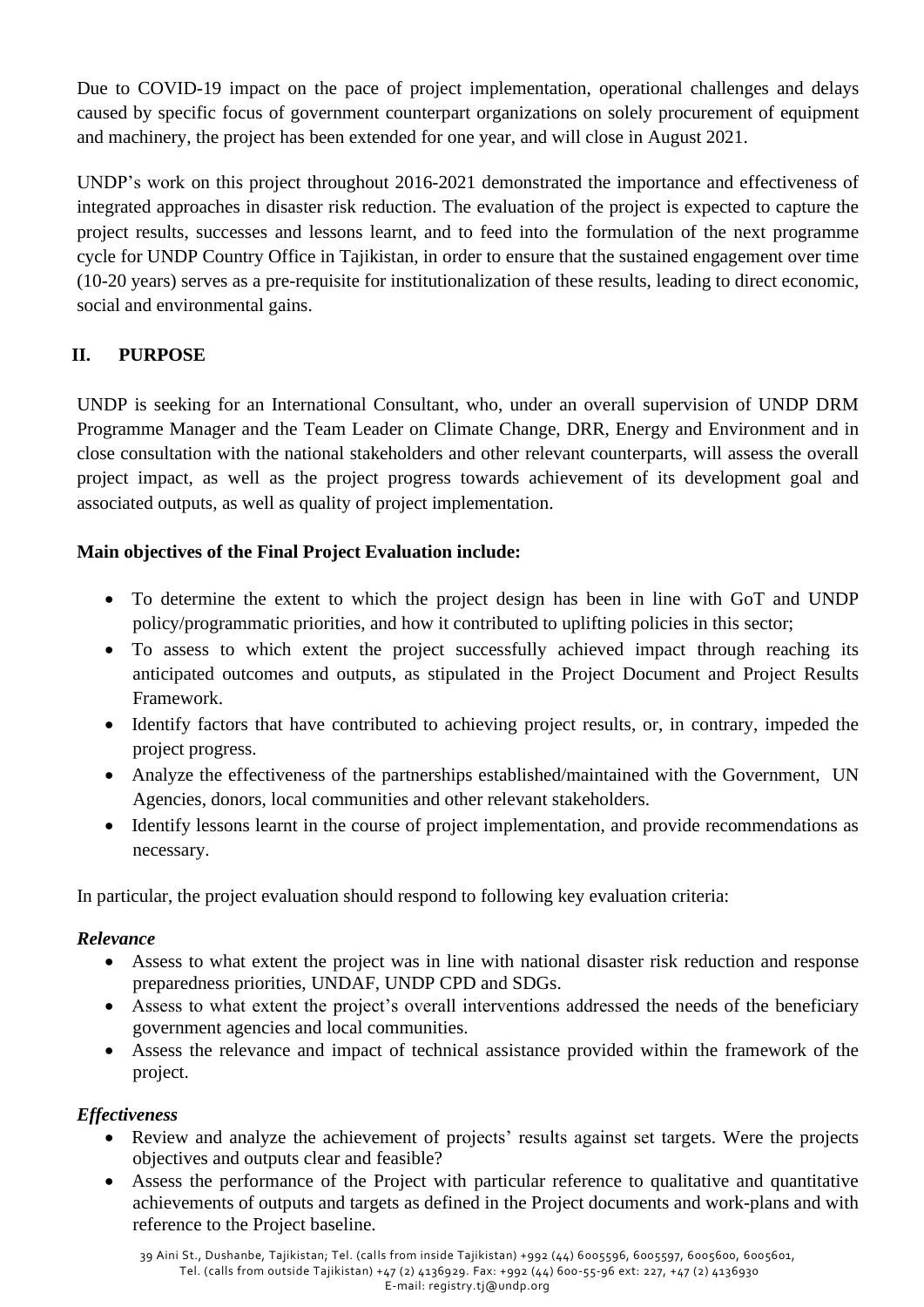- Assess the areas in which the project has the fewest and the greatest achievements.
- Analyze the underlying factors within and beyond implementing agency's (UNDP) control that affect the Project (including analysis of the strength, weaknesses, opportunities and threats affecting the achievement of the Project).
- Assess the extent to which the project partners been involved in project implementation. What has been the contribution of partners and other organizations to the outcome, and how effective have UNDP partnerships been in contributing to achieving the outcome.
- Asses to what extent capacities of national and regional partners/authorities have been enhanced.

### *Efficiency*

- Assess whether the Project has utilized Project funding as per the agreed work plan to achieve the projected targets.
- Analyze the role of the Project Steering Committee (PSC) and whether this forum has been optimally used for decision making.
- Assess the timeline and quality of the reporting followed by the Project.
- Assess the qualitative and quantitative aspects of management and other inputs (such as equipment, monitoring and review and other technical assistance and budgetary inputs) provided by the project vis-à-vis achievement of outputs and targets.
- Identify factors and constraints, which have affected Project implementation including technical, managerial, organizational, institutional and socio-economic policy issues in addition to other external factors unforeseen during the Project design.

### *Sustainability and Impact*

- Assess preliminary indications of the degree to which the Project results are likely to be sustainable beyond the Project's lifetime (both at the community and national level) and provide recommendations for strengthening sustainability.
- Assess the sustainability of the Project interventions in terms of their effect on environment.
- Analyze the emerging impact on the communities for both men and women in terms of food security, income and asset enhancement. Asses to what extend the project interventions contributed to economic/livelihood empowerment of the community level beneficiaries, especially vulnerable women, migrant families, etc.

### *Lessons learnt/Knowledge Management*

- Analyze areas for improvement for programming, especially with respect to project design, relevance and capacity of institutions for project decision making and delivery.
- Identify significant lessons or conclusions which can be drawn from the Project in terms of effectiveness, efficiency, sustainability and networking. Special attention may be given to the security situation and the coping strategies developed by the project to maintain work momentum.

## **EVALUATION METHODOLOGY SUGGESTED**

The proposed evaluation methodology employs results-oriented approach and integrates cross-cutting issues (human rights, gender equality, environment etc.) into the evaluation.

The key elements of the methodology to be used by the evaluation team will consist of (but not limited to) the following:

- Documentation/desk review;
- Interviews with key partners and stakeholders;
- Focus groups;
- Field visits;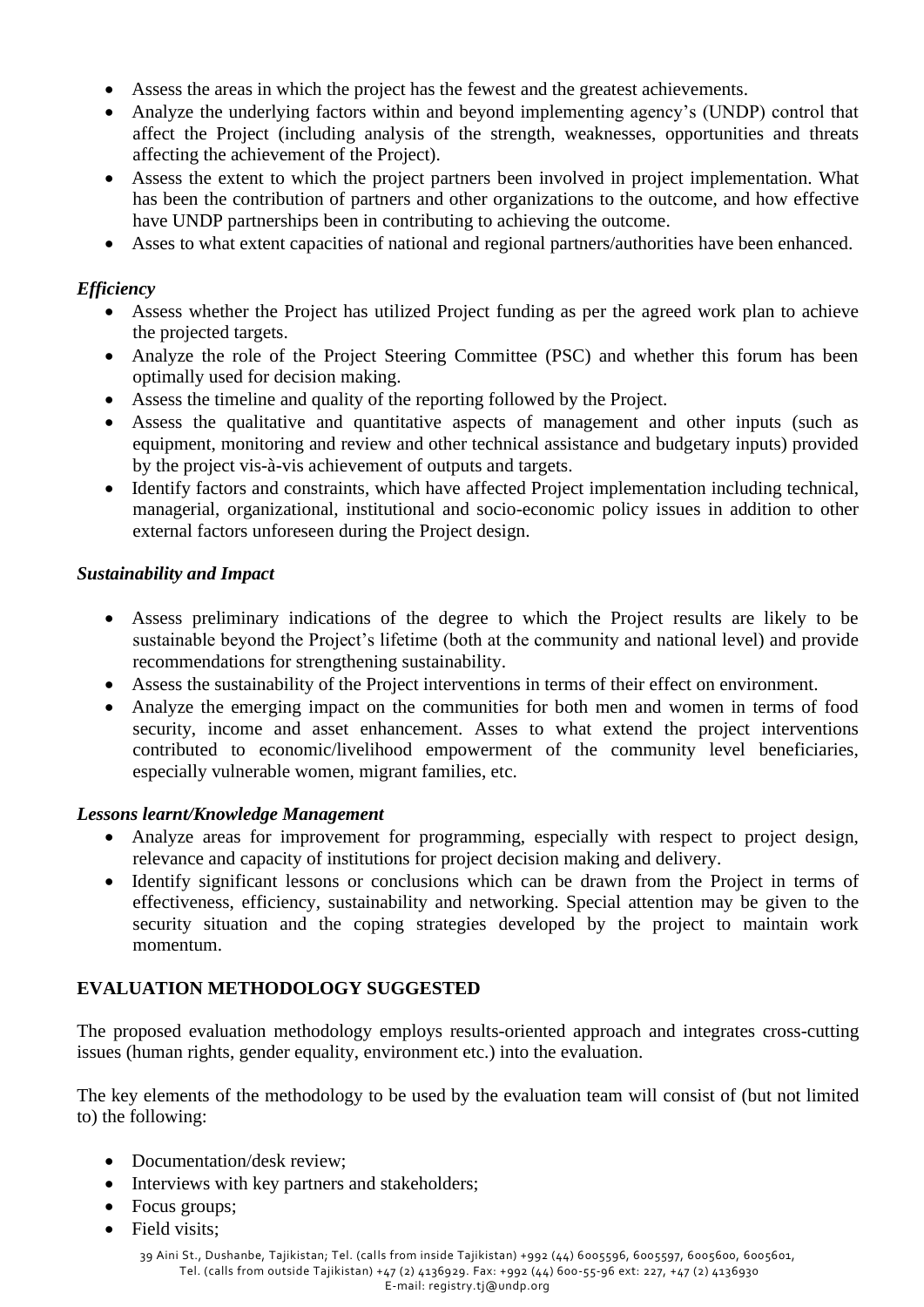- **Questionnaires**;
- Participatory techniques, SWOT analysis and other approaches for gathering and analysis of data.

# **Documents to be reviewed:**

Some of the background documents to be reviewed as part of the outcome evaluation are as follows:

- United Nations Development Assistance Framework (2016-2021);
- Country Programme Document (CPD) 2016-2021;
- Project Document "Strengthening disaster risk reduction and response capacities";
- Annual Progress Reports for the entire project period;
- Monitoring and Evaluation tools (field trip reports, minutes of the Project Steering Committee meetings etc.).
- Project partner reports, project related outputs/deliverables, etc.
- Publications and social media resources, as relevant.

# **EXPECTED OUTPUTS AND DELIVERABLES**

The consultant is expected to provide the following key deliverables within the period of his/her assignment:

- Inception report, comprising a proposed methodology, workplan and schedule;
- Draft evaluation report for comments;
- Address comments, questions and clarifications;
- Final evaluation report (addressing comments, questions and clarifications);
- Evaluation report summary; and
- Project evaluation presentations and other relevant products.

It is expected that draft report will be submitted to the UNDP in two working weeks after the in-country mission, and the final report with all comments and recommendations incorporated submitted to UNDP for final endorsement not later that in two working weeks after receipt of consolidated formal feedback with comments to a draft from the UNDP (in the form of audit trail).

*The draft Report and Final Reports:* The Report should be logically structured, contain evidence-based findings, conclusions, lessons and reasonable number of recommendations, and should be free of information that is not relevant to the overall analysis. The Report should respond in detail to the key focus areas described above.

**Presentation:** For presenting and discussing the draft final report interactively, the consultants will facilitate a concluding workshop for the Project stakeholders.

| #  | <b>Deliverable</b>                                                                                       | Approx.<br><b>Timeframe</b> | Approx.<br>Days |
|----|----------------------------------------------------------------------------------------------------------|-----------------------------|-----------------|
| 1. | Desk review of the contextual and project related documents                                              |                             |                 |
| 2. | Provision of inception report, comprising of the evaluation<br>methodology, questionnaires, mission plan | July                        | 4 days          |
| 3. | 7-10 day in-country mission and presentation of findings at<br>the end of the mission                    | July                        | 10 days         |
| 4. | First draft of the Project Evaluation report submitted within 2<br>weeks after the mission               | July                        | 10 days         |

## **III. EXPECTED DELIVERABLES**

39 Aini St., Dushanbe, Tajikistan; Tel. (calls from inside Tajikistan) +992 (44) 6005596, 6005597, 6005600, 6005601, Tel. (calls from outside Tajikistan) +47 (2) 4136929. Fax: +992 (44) 600-55-96 ext: 227, +47 (2) 4136930 E-mail[: registry.tj@undp.org](mailto:registry.tj@undp.org)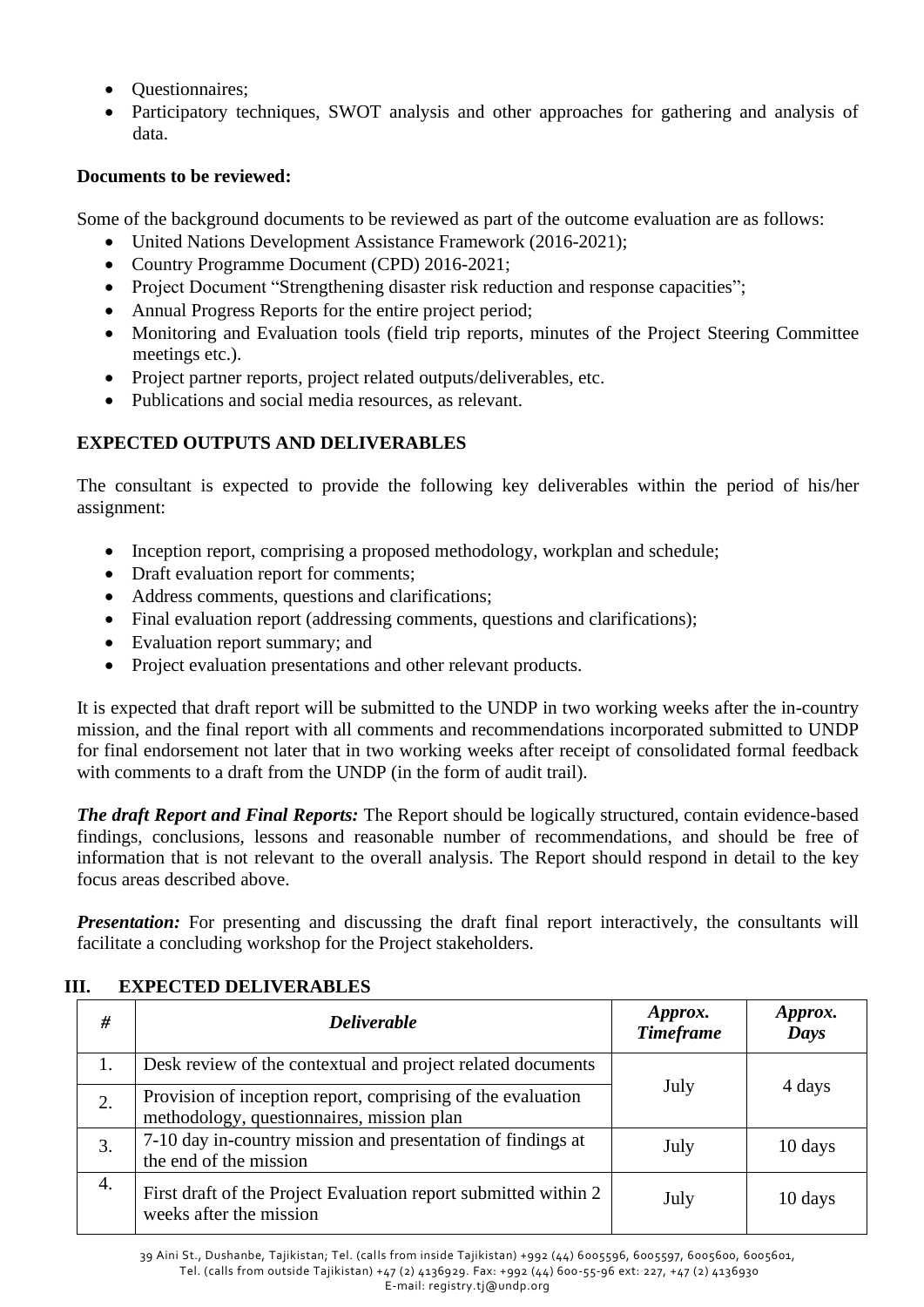| 5. | Feedback on the draft evaluation report incorporated                                                                                                                                                                                                                                                    | July   | 1 day  |
|----|---------------------------------------------------------------------------------------------------------------------------------------------------------------------------------------------------------------------------------------------------------------------------------------------------------|--------|--------|
| 6. | Final Project Evaluation report with recommendations in a<br>form and substance satisfactory to UNDP, submitted within 2<br>weeks after the receipt of final comments from UNDP. The<br>presentation of key Project Evaluation findings prepared and<br>presented at the Final Project Workshop meeting | August | 5 days |

## **IV. REQUIREMENTS FOR EXPERIENCE AND QUALIFICATIONS**

### *Academic Qualifications:*

• At least Master's degree in Development Studies, Environmental Sciences, Public Policy, International Relations or other relevant field.

### *Years of Experience:*

• At least 5 years of experience in project evaluation of similar thematic foci (i.e. disaster risk management) with UN agencies, international organizations and Government.

### *Functional Competencies:*

- Strong analytical skills.
- Strong networking and coordination skills and demonstrated ability to liaise and involve partners.
- Strong interpersonal skills with ability to work under pressure and to establish and maintain effective work relationships with people of different backgrounds.
- High sense of responsibility, attention to detail, willingness to take initiative, excellent communication skills.
- Knowledge and understanding of international and country-level DRM contexts.
- Similar experience in Tajikistan or Central Asia is an asset.

### *Language:*

- Written and verbal fluency of English language.
- Knowledge of Russian or Tajik is an asset.

#### *Corporate Competencies:*

- Affinity with the mandate and role of the United Nations.
- Displays cultural, gender, religion, race, nationality, and age sensitivity and adaptability.
- Treats all people fairly without favoritism.

### **V. PAYMENT**

Payments are in lump sums, and done upon provision of the output, i.e. upon delivery of the services specified in the TOR that contributed to the overall project deliverables as stated above under "Expected Deliverables".